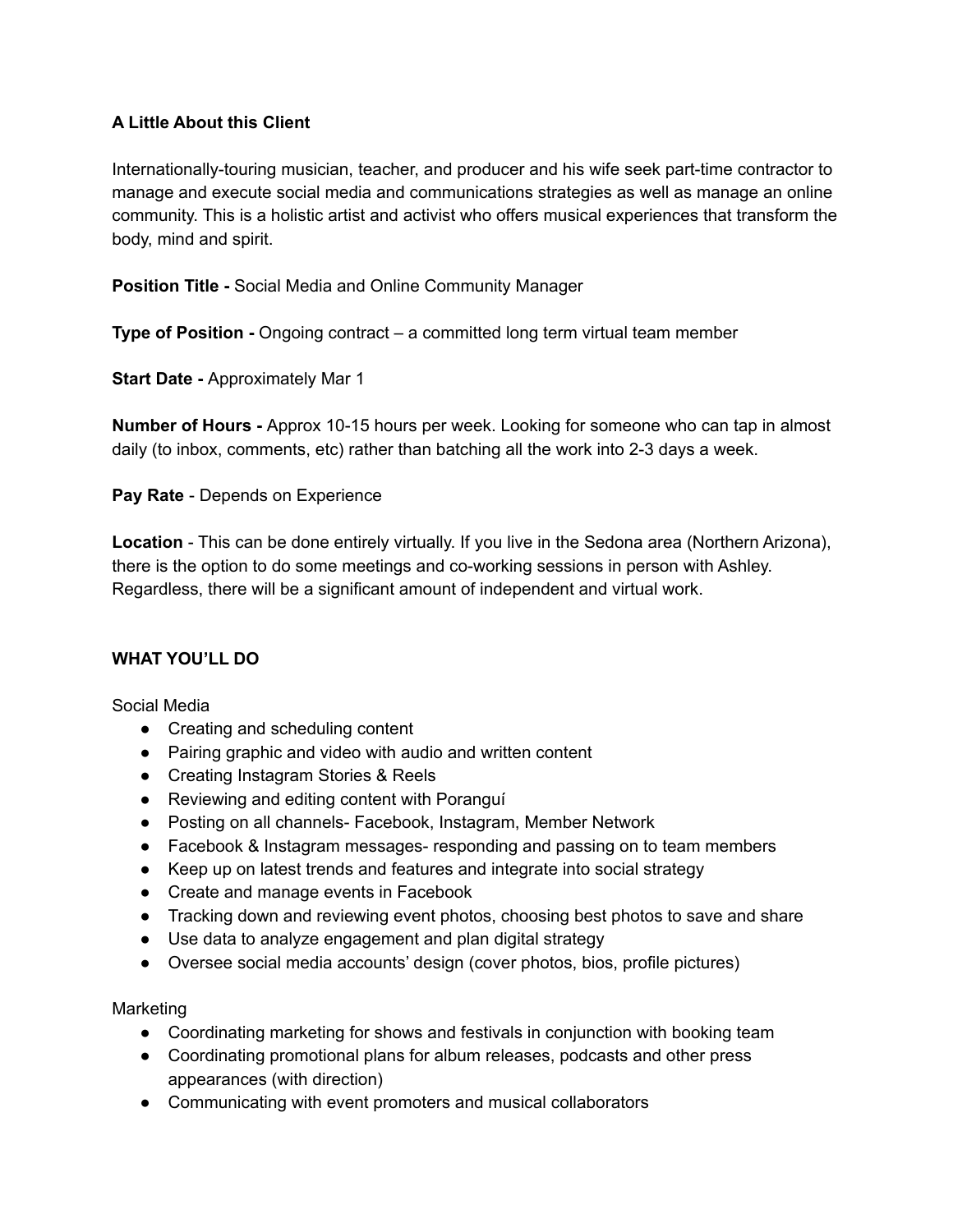Email Marketing

- Monthly Newsletters using Mailchimp
- Targeted emails for tour dates, retreats, etc
- Managing auto-responders for music purchases, etc
- Keeping mailer lists up to date

Mighty Network - Online Community Manager

- Niche content creation
- Monthly download of members list
- Create and implement member engagement strategies
- Schedule & market in-network events
- Keep up on latest platform updates and features
- Post-production on livestream events (trimming, uploading, thumbnails)
- Monitor group chats
- + Additional related projects as needed

# **THE KIND OF PERSON WE'RE SEEKING HAS**

- Strong written communication skills
- Keen attention to detail
- Tech savvy (Mac friendly, GSuite, Airtable, Asana, Evernote, MailChimp, Zoom, Slack), and if you don't know it you will learn it
- A genuine desire to be of service not only to the owners, but the global collective
- Extremely self-motivated can you manage your own time and be self-disciplined in order to get things done?
- Proactive, pragmatic, and resourceful problem solver
- Creative and generates novel solutions and ideas
- Creates and maintains organization
- Ability to manage confidential information
- Ability to manage multiple priorities and meet or beat deadlines without error
- Life-long learner you thrive on learning new tools
- Ability to be available to your client during regular business hours, Mon. through Fri.
	- If you are able to check the inbox once on Saturday or Sunday, that's a bonus
- Exhibit the confidence and composure needed to let your client know "You've got this!"
- Deals well with ambiguity, change and hours that sometimes fluctuate weekly
- Patient and kind when communicating with team members and community members
- Sense of aesthetics and harmony
- Positive thinking
- Inspired by client's work (world music and healing)
- Healthy lifestyle is a bonus